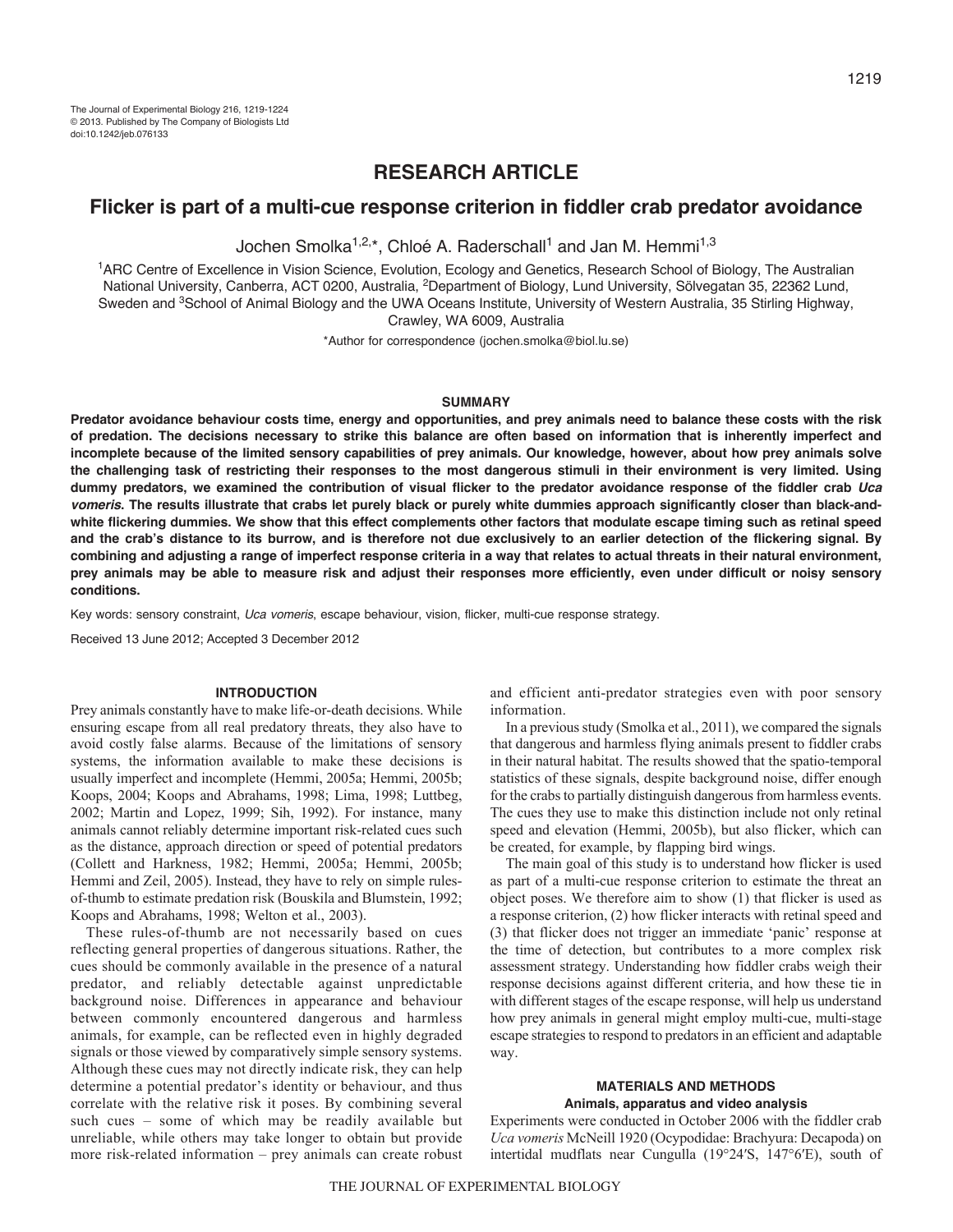

Fig. 1. Experimental setup. (A) Design of the flickering dummy. The loops on both ends were threaded onto two holding lines (hl). A third line [rotating line (rl)] was wrapped around the central groove and served to rotate the dummy while it was pulled by a fourth line [pulling line (pl)]. By halving the diameter of the inner groove, the dummy could be run at half speed and still rotate at the same frequency. (B) Schematic of the experimental setup from a bird's-eye view, showing the observer, a crab, the combined field of view of the two cameras and the stimulus apparatus (modified from Hemmi, 2005a).

Townsville, Queensland, Australia. Two camcorders (Panasonic NV-GS300, Kadoma, Osaka, Japan) were mounted on vertical steel poles approximately 1.6m above the mudflat, monitoring adjacent areas of approximately  $1 \text{ m}^2$  each within a crab colony.

Plastic spheres (4cm diameter) with a narrow groove around their centre were used as dummy predators (Fig.1A). Using two loops at the end of a metal axle through its centre, each dummy was suspended on two parallel monofilament lines (holding lines; Fig.1A) that were strung between metal poles 6 to 8m apart on the mudflat. The dummy was moved along this track, 20cm above surface, by a non-stretch fishing line (pulling line; Fig.1A). A fourth, stationary line (rotating line; Fig.1A) was wound around the dummy's central groove and served to rotate the dummy while it was pulled along its track. The pulling line was wrapped around the poles at both ends of the track and around another pole near the operator (Fig.1B), where it was moved by a motorised wheel, and its progress was recorded by an optical encoder. This made it possible to reconstruct the dummy's exact position even outside the cameras' field of view. To simulate the flicker of flapping bird wings, several dummies were painted white on one hemisphere and black on the other (Fig.1A). Winding fishing line around the dummies' central grooves meant that all dummies rotated at a frequency that depends on their translational velocity and on the groove's inner diameter. Fully black or white dummies still rotated around the central axis, but produced no temporal variation in luminance, i.e. no flicker.

In each experiment, two dummies were present on their respective dummy tracks on the mudflat (Fig.1B). The two dummies were then pulled individually towards the crabs in a randomised order, spaced such that the crabs were approached by one dummy every 2 to 3min. Dummy presentations were randomised in the following way. Presentations were organised in blocks of three. Each block contained a random permutation of two repetitions of one condition and one presentation of the other condition. Consecutive blocks alternated in the repeated condition, resulting in a final design where no more than three consecutive repetitions of the same stimulus condition could occur and the total number of presentations was equal for each condition. Up to 12 blocks (=36 presentations) were included in a single experimental session.

Five sets of experiments were performed to test the influence of flicker on the predator avoidance decisions of fiddler crabs. First, the crabs' response distances to a black and a flickering dummy (Experiment 1) or a white and a flickering dummy (Experiment 2) were compared. Further, to test how flicker interacts with retinal speed, the crabs' responses to two dummies with different inner diameters were observed. When the dummy with the larger inner diameter was moved at twice the speed of the other dummy, both rotated and flickered at the same frequency, approximately 4.8Hz, which is slightly higher than the wing-beat frequency of gull-billed terns, the crabs' main aerial predator (Land, 1999). This experiment was performed both with purely black dummies (Experiment 3) and with flickering dummies (Experiment 4). Finally, a control experiment tested whether the crabs actually saw the rotating dummies as flickering or whether they responded to the moving edges between the black and white hemispheres. For this purpose, responses to a vertically and a horizontally rotating dummy were compared (Experiment 5). The main experiments (1, 3 and 4) were each repeated in a new location on a separate day.

#### **Video analysis and selection of responses**

Videos were digitised, calibrated for perspective and optical distortion (Bouguet, 2010), and analysed at a sampling interval of 200ms following procedures developed previously (Hemmi, 2005a). For the calculation of total response probability we included only dummy presentations during which (1) there was no interference by birds or other crabs, (2) the crab was more than 5cm away from its burrow when the dummy started moving (to decrease the probability that a response was too short to be scored) and (3) the crab was inside the recording area when the dummy started moving. A total of 328 presentations met these criteria. For the analysis of response distance, crabs less than 5cm away from their burrow were also included. To exclude unspecific crab reactions (e.g. to the movement of the operator or the fishing line), the analysis was limited to responses that occurred more than 3s after the dummy started moving. The exact length of this interval has no influence on our main conclusions. Outliers – as shown in a box plot (R Development Core Team, 2011) – were removed from each experimental data set. Except for Experiment 4, this again had no effect on our conclusions (see Results).

The two days of experiment 1 showed different results. While the second day of this experiment shows a clear effect of the flickering dummy  $(P=0.008)$ , see Results), the first day alone does not  $(N=110, \chi^2=0.35, P=0.55)$ . The combined data set of both days shows no significant effect of flicker, either  $(N=167, \chi^2=2.54,$ *P*=0.11). We believe that this is because the first day was very early in the tidal cycle, a period when the crabs' responses often appear less specific and predictable (J.M.H. and J.S., personal observation). A pilot experiment conducted in 2005 ( $N=19$ ,  $\chi^2=6.79$ ,  $P=0.009$ )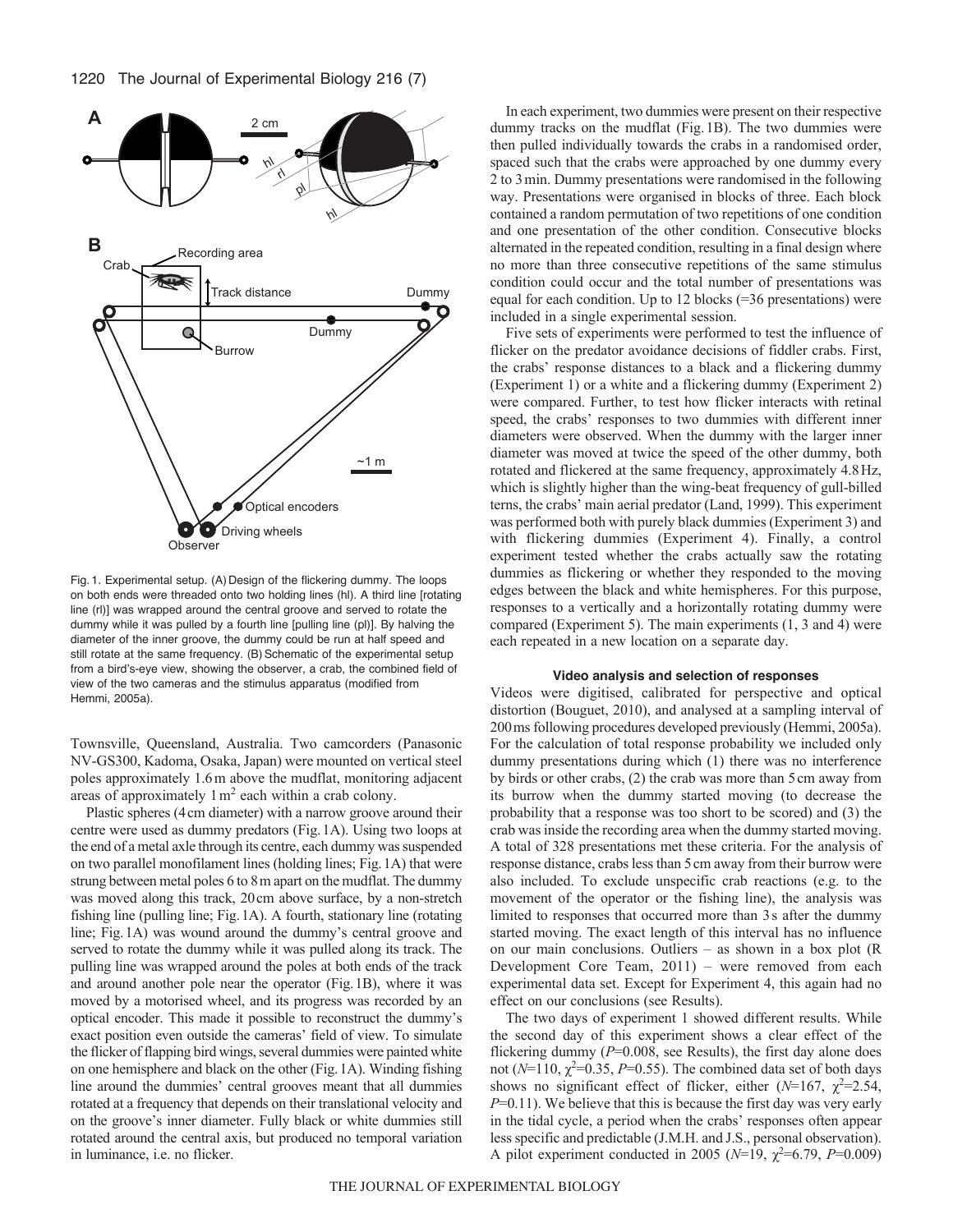clearly supports the result from the second day, and the full model combining all five experiments shows a very clear effect of flicker  $(N=368, \chi^2=21.3, P<0.001)$ . Whatever the reason for the difference found on the first day, we have decided to present data from the second day only, which appears to represent the crabs' normal behaviour. After these exclusions, a total of 257 crab responses (from 55 individual crabs, see Table1) were included in the analysis.

## **Statistical methods**

For the statistical analysis, restricted maximum likelihood (REML) linear mixed models were calculated using the lmer function of the lme4 package in R version 2.13 (R Development Core Team, 2011). We took into account individual variance between crabs, between individual dummy presentations and between experimental days by treating them as random factors. Models were selected by sequentially fitting parameters and including those parameters that reached significance at a 5% level when added to the final model. Because burrow distance (the distance between a crab and its burrow at the time of response) and track distance (the distance between a crab and the closest point of the dummy track) are known to be important predictors of response distance (Hemmi, 2005a; Hemmi, 2005b; Hemmi and Merkle, 2009; Hemmi and Pfeil, 2010; Raderschall et al., 2011), they were included in all models even if they did not reach significance. This was the case in two instances (see Table1), but it did not change the significance of other main effects and never changed the estimate of effect sizes by more than 7%. For higher reliability (due to larger sample size) and to be able to compare across experiments, we tested all two-way interactions in combined models that included data from several experiments. All REML models were graphically checked for a normal residual distribution.

#### **RESULTS**

The crabs responded to all dummies following their typical multistage escape sequence (Hemmi and Pfeil, 2010; Hemmi and Zeil, 2005). At detection of the dummy they froze, i.e. they stopped all activity. Shortly afterwards, they started a sudden, fast home-run towards their burrow, where they again stopped and waited. Only when the dummy came even closer did they descend into their

burrows. The probability that a crab responded to a dummy with a home-run was so high (92.1% over all experiments) that it was impossible to identify which factors affected response probability. However, the response distance, i.e. the three-dimensional distance between dummy and crab at the time of response, did differ between the different treatments.

### **Experiments 1 and 2: flicker triggers earlier home-runs**

Crabs initiated their home-runs much earlier in response to a flickering dummy than to either a black (Hemmi, 2005a; Hemmi, 2005b; Hemmi and Merkle, 2009; Hemmi and Pfeil, 2010) or a white dummy, used here as an intensity control (Table1, Fig. 2A,B). On average, crabs let the black dummy (Fig.2A, black line) approach 46.5cm closer than a flickering dummy presented in the same session (Fig. 2A, grey line). The difference between a flickering and a white dummy was even larger. The crabs reacted to the flickering stimulus when it was almost 1m further away (Fig.2B).

Crabs also responded earlier when they were further away from their burrow (Table1, burrow distance; slope of fitted lines in Fig.2). This observation held true for all five experiments. For every centimetre in distance to the burrow, the response distance increased by 1.8 or 3.3cm in Experiments 1 and 2, respectively. Crabs also responded later to dummies that approached more directly, as is evident from the effect of track distance (Table1).

### **Experiments 3 and 4: flicker and dummy speed**

In accordance with earlier studies, crabs responded significantly earlier to the faster of two non-flickering, black dummies (Table1, Experiment 3; Fig.2C) (Hemmi, 2005a; Hemmi, 2005b). A change of average dummy speed from 18.5 to 33.7cms–1 increased the average response distance by 52.6cm.

Crabs were still sensitive to speed while experiencing a flickering signal. We compared their responses to two dummies that flickered at the same frequency, but moved at different speeds. Again, the crabs reacted earlier to the faster dummy (Table1, Experiment 4; Fig.2D); they started their home runs when the faster dummy was on average 35.2 cm further away than the slower dummy. Experiment 4 was the only experiment where the inclusion of outliers

Table1. Results of the REML linear mixed model analyses (random model: crab identity + trial identity)

| Experiment                        | n(N)    | Model parameters/fixed effects $(x_i)$      | Effect $(b_i)$ | d.f. | $x^2$ | P       |
|-----------------------------------|---------|---------------------------------------------|----------------|------|-------|---------|
| 1. Black vs flicker               | 57(12)  | Intercept                                   | 114.0          |      |       |         |
|                                   |         | Flicker                                     | 46.5           |      | 7.00  | 0.008   |
|                                   |         | Burrow distance                             | 1.82           |      | 5.98  | 0.015   |
|                                   |         | <b>Track distance</b>                       | 1.20           |      | 8.96  | 0.003   |
| 2. White vs flicker               | 54(6)   | Intercept                                   | 17.4           |      |       |         |
|                                   |         | Flicker                                     | 98.8           |      | 15.2  | < 0.001 |
|                                   |         | Burrow distance                             | 3.24           |      | 6.83  | 0.009   |
|                                   |         | <b>Track distance</b>                       | 2.82           |      | 10.2  | 0.001   |
| 3. Black fast vs slow             | 77 (16) | Intercept                                   | 97.6           |      |       |         |
|                                   |         | Speed (fast=1, slow=0)                      | 52.6           |      | 21.3  | < 0.001 |
|                                   |         | Burrow distance                             | 1.86           |      | 7.00  | 0.008   |
|                                   |         | <b>Track distance</b>                       | 0.38           |      | 0.55  | 0.46    |
| 4. Flicker fast vs slow           | 45 (12) | Intercept                                   | 72.7           |      |       |         |
|                                   |         | Speed (fast=1, slow=0)                      | 35.2           |      | 6.15  | 0.013   |
|                                   |         | Burrow distance                             | 3.44           |      | 5.88  | 0.015   |
|                                   |         | <b>Track distance</b>                       | 2.38           |      | 7.77  | 0.005   |
| 5. Horizontal vs vertical flicker | 24(9)   | Intercept                                   | 137.1          |      |       |         |
|                                   |         | Flicker direction (horizonal=0, vertical=1) |                |      | 0.57  | 0.45    |
|                                   |         | <b>Burrow distance</b>                      | 6.61           |      | 18.7  | < 0.001 |
|                                   |         | <b>Track distance</b>                       | $-0.28$        |      | 0     |         |

Burrow distance and track distance were measured at the time of response. Total number of crab responses and number of individual crabs are given as *n* and *N*, respectively. The model predicts the response distance in cm as *d*=Σ*ibixi*.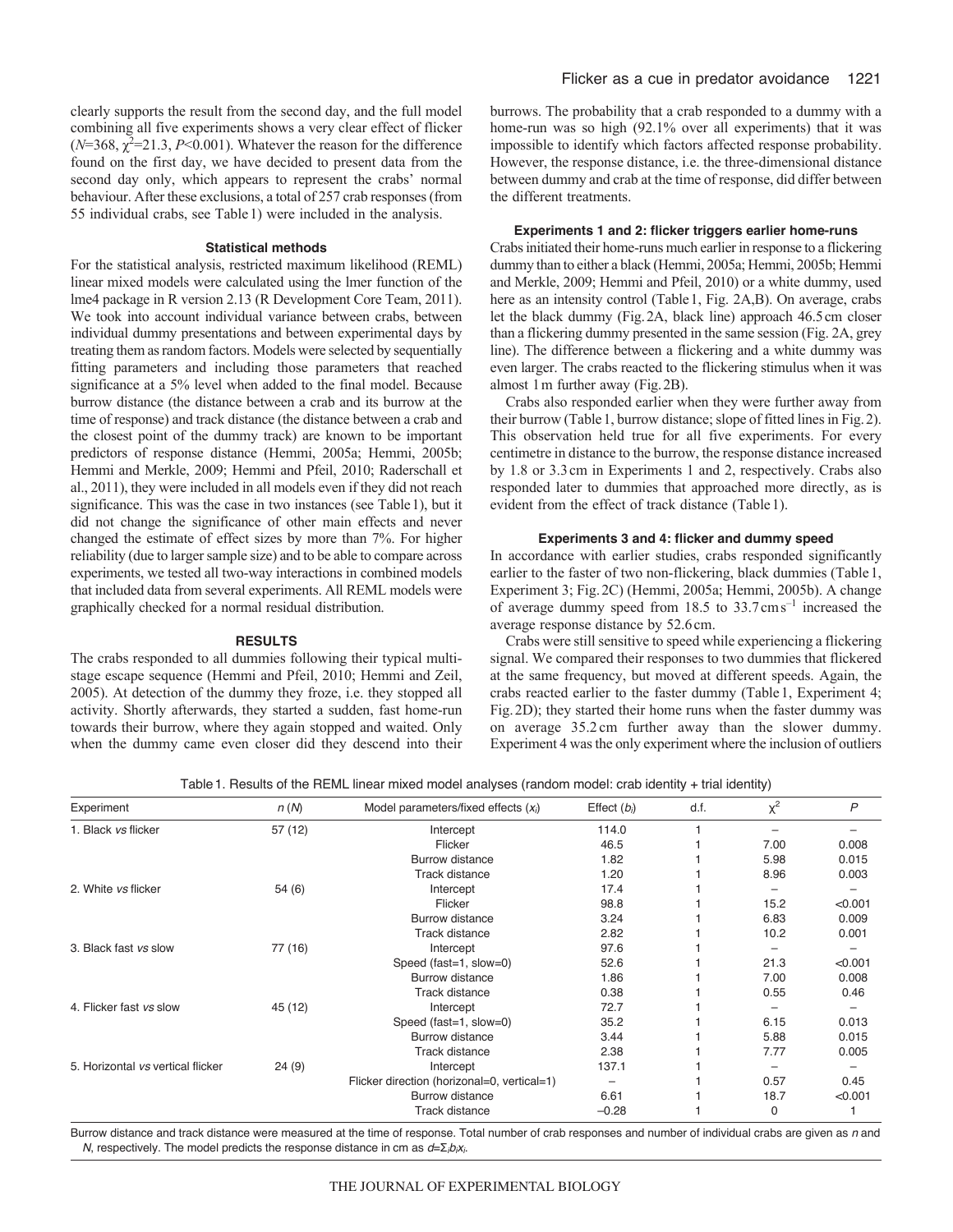made a significant difference. Although only a single outlier was present in the data set (Fig.2D, black circle), no significant speed effect was found when the outlier was included  $(N=46, \chi^2=1.31,$ *P*=0.25). There is no evidence that the magnitude of the speed effect is different from the black dummy experiment (Fig.  $2C$ ) – there is no interaction between speed and flicker in a combined model of Experiments 1, 3 and 4 ( $N=180$ ,  $\chi^2=0.946$ ,  $P=0.33$ ).

In both speed experiments, the crabs' response distances again strongly depended on their distance from their burrow. For every centimetre away from their burrow, they responded at a 1.86cm longer distance to the black dummy, and a 3.44 cm longer distance to the flickering dummy. There was no effect of track distance in Experiment 3 ( $P=1.00$ ; Table 1). In Experiment 4, this effect was significant and similar in size to the effects in Experiments 1 and 2 (2.37cmcm–1). Again, this indicates that crabs responded later to a dummy that approached them more directly.

#### **Experiment 5: crab responses are independent of the dummy's rotational axis**

To examine whether the crabs react to the dummy's internal motion or to flicker (an oscillating change in the whole dummy's luminance), we exposed the crabs to dummies rotating around either their horizontal or their vertical axis (Table1, Fig.2E). Because the crabs show much earlier escape responses to a vertically moving object than a horizontally moving one (Hemmi, 2005a; Smolka et al., 2011), we would expect them to respond earlier to the dummy rotating around its horizontal axis if indeed the internal motion was the critical cue. We found no such difference between the crabs' responses to these two dummies (effect size 13.7 cm,  $N=24$ ,  $\chi^2=0.57$ , *P*=0.45). Response distance increased by 6.61 cm per 1 cm distance to the burrow, and there was no significant effect of dummy track distance (*P*=1.00; Table1).

#### **Burrow distance and approach direction**

Over the five experiments, the most robust predictor of response timing was a crab's distance to its own burrow (*x*-axis, Fig.2A–E). Interestingly, this dependence becomes stronger as the crabs are approached more often by flickering dummies (Fig. 2F). In Experiments 1 and 2, where flickering and non-flickering dummy presentations were interspersed, the effect of burrow distance was stronger than in Experiment 3, in which only non-flickering dummies were presented. The effect in Experiments 1 and 2 was also stronger than in previous studies, which all used non-flickering dummies (Hemmi, 2005a; Hemmi, 2005b). In Experiments 4 and 5, both containing only flickering dummies, the effect was stronger yet. We tested this dependence statistically by demonstrating an interaction between the proportion of presented dummies that flickered (0, 50 and 100%) and the effect of burrow distance in a combined model of all experiments  $(N=258, \chi^2=9.08, P=0.011)$ . Like all other models, this combined linear model was adjusted for differences between individual crabs, runs and days. A similar interaction with the proportion of flickering dummies was not found for track distance  $(N=258, \chi^2=3.95, P=0.14)$ .

# **DISCUSSION**

## **Flicker as a response cue**

The results show that fiddler crabs use visual flicker as part of a complex multiple-cue response criterion in predator avoidance. Crabs responded earlier to flickering black-and-white dummies than to purely black or white dummies (Fig.2A,B). Both black and flickering dummies elicited earlier responses when they moved faster (Fig.2C,D). These results indicate that flicker is used in conjunction with other visual cues such as retinal speed and presumably also size and elevation (Hemmi, 2005b). In all experiments, the crabs responded earlier when further away from their refuge. This effect was stronger when the crabs were exposed to flickering dummies (Fig. 2F). Finally, crabs reacted similarly to horizontally and vertically flickering dummies (Fig.2E). As the crabs are far more sensitive to vertical motion (Hemmi, 2005a; Smolka et al., 2011), this indicates that they are truly perceiving the dummies as flickering (i.e. they see an oscillating change in object luminance) rather than reacting to the dummies' internal motion. This result is not surprising considering the crabs' visual acuity (Smolka and Hemmi, 2009). At typical response distances, dummies only occupied a visual angle of approximately 0.6 to 2.3deg (at approximately 4 and 1m, respectively). The crabs would thus have seen them with just one or two ommatidia, making it unlikely that they could perceive the dummy's internal motion.

The results very clearly support the notion that the crabs respond earlier to a flickering dummy than to a non-flickering dummy. As stated in detail in the Materials and methods, there was one day for Experiment 1 where this was not the case. This particular day was the very first day of the workable tidal cycle, when the site was sufficiently exposed during low tide. During those early days, crabs often appear more nervous and respond in a less specific way (J.M.H. and J.S., personal observation) than during later parts of the tidal cycle. The relevance of this behavioural difference is currently unknown. As none of our published studies on fiddler crabs has ever included results from this early period, we omitted this day from the final analysis.

Fiddler crabs use flicker in predator avoidance because it probably provides one of the earliest cues to detect the crabs' main predators in a noisy natural environment. Flicker, i.e. rapid changes in intensity, can be evaluated by a single ommatidium. This makes it an excellent early cue for predator avoidance. Moreover, flicker is closely correlated with the behaviour of gull-billed terns, the crabs' main predators in the study area (Land, 1999). These birds trawl the mudflats 2–3m above the ground. When they have spotted a crab, they stop in mid-air and swoop down to catch it, a manoeuvre that creates a high-contrast flicker signal (Smolka et al., 2011).

In addition to carrying specific predator-related information, flickering may also increase the salience of the approaching dummies. However, it is important to realise that the crabs do not simply react earlier because they detect the potential predator earlier. If the crabs responded to the dummy as soon as they detected it, there would be no effect of crab–burrow distance because, on average, the dummy does not change its visibility when the crab moves away from its refuge. Crab–burrow distance, however, was significant in all five experiments and has been shown to be significant in all previous experiments (e.g. Hemmi and Pfeil, 2010). This indicates that the crabs do not respond immediately when they first detect the dummy, but that they delay their response when they are close to the safety of their refuge. It is still possible, though, that the crabs respond to an object based on its salience, whether that is through increased speed, contrast or flicker. Comparing results from different experiments actually shows that the effect of burrow distance becomes stronger, i.e. crabs are generally more cautious in the presence of flickering dummies (Fig.2F). This might be a consequence of the extremely limited information content of flicker cues. Although a flickering signal can only be created by a moving object, it provides little information about that object's distance, speed, heading, identity or, most importantly, time to contact. Thus deprived of reliable information to determine a safe escape time, the crabs have to 'play it safe' and respond earlier. This might also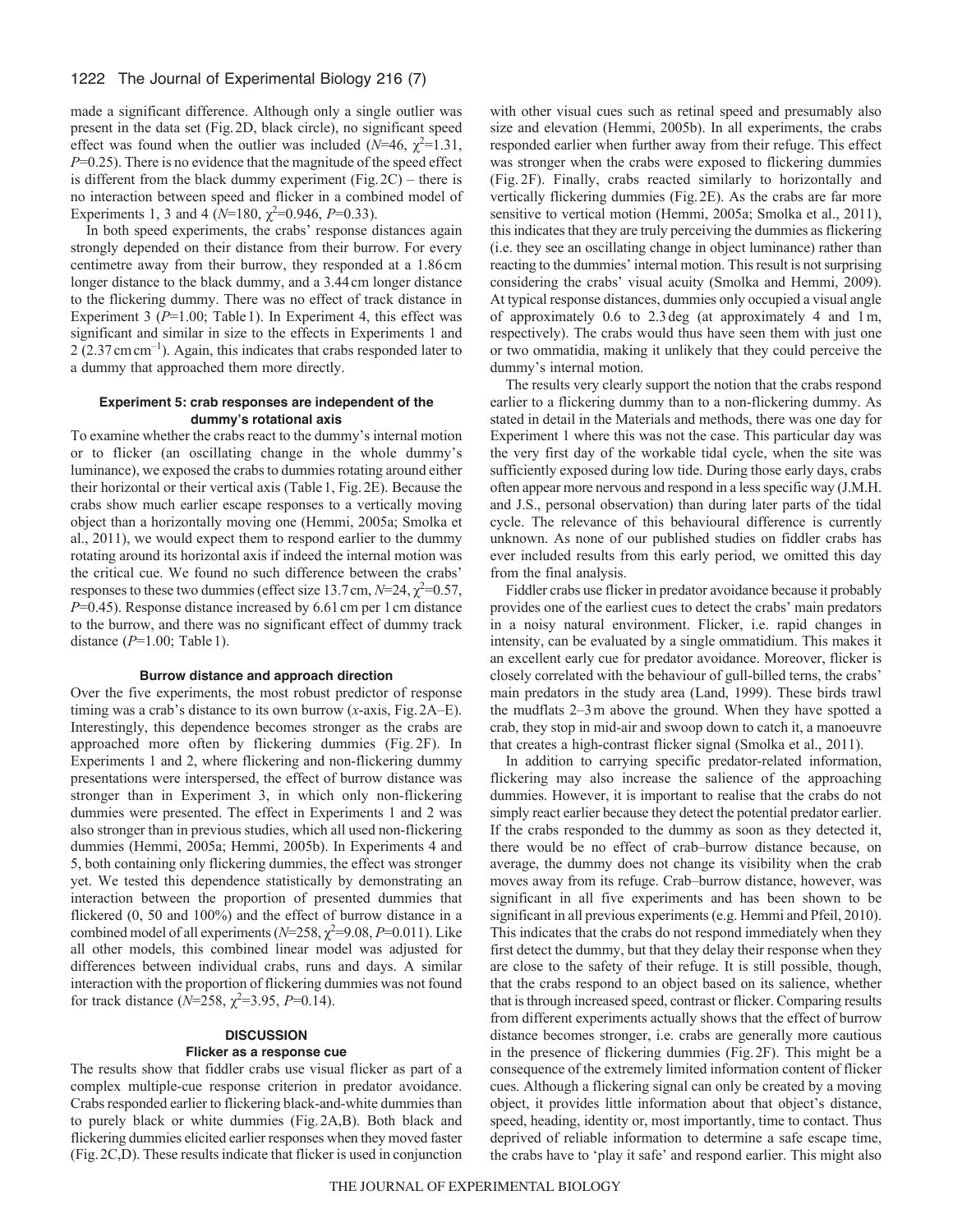

Fig. 2. (A–E) Home-run response distances in response to different dummy predators, shown as raw data (triangles), outliers (circles), model predictions (lines) and bar graphs of means (±s.e.m.). The outlier in D lies outside the plot area, so coordinates are given. Track distance was set to its mean to calculate model predictions. Crabs respond earlier to flickering dummies than to black (A) or white (B) dummies. When approached by black (C) or flickering dummies (D) of different speeds, crabs respond to the faster dummy earlier. There is no difference between responses to a horizontally and a vertically flickering dummy, indicating that crabs react to the flicker, not the internal motion of the dummy (E). The effect of burrow distance (slope) is stronger in experiments where only flicker dummies were presented (D,E) than in experiments where they were interspersed with non-flickering dummies (A,B) or where only nonflickering dummies were presented (C). This effect of flicker, as estimated by the linear model is shown in F. Error bars denote ±s.e.m.

be the reason for the large number of false alarms observed in natural responses to the swoop of a distant tern or the passage of a fast, dark (harmless and distant) bird in front of a bright cloud (Smolka et al., 2011). Both of these signals flicker strongly and, without unambiguous additional information, the crabs have to assume that the threat is real.

As in previous studies, crabs reacted earlier the less directly a dummy approached them (i.e. the larger the track distance; Fig.1). The reason for this paradoxical effect is that less direct approaches create higher retinal speeds (Hemmi, 2005a; Hemmi, 2005b; Hemmi and Zeil, 2005). In contrast to the effect of burrow distance, the effect of track distance does not change in the presence of flickering dummies. Although larger track distance decreases flicker contrast (which may indicate decreased risk) because the dummies are seen more from the side, this effect is negligible compared with the increase in retinal speed (which indicates increased risk). If, for instance, the approach angle (0deg being a direct approach) changes from 7.9 to 15.4deg (the lower and upper quartile, observed at the time of response), flicker contrast decreases by 2.7%. At the same time, retinal speed increases by 37–85% depending on the distance to the dummy (calculated here for 1 and 4m). In short, the effect of track distance is due mainly to an increase in retinal speed, and is unaffected by the presence of flickering dummies.

#### **Flicker as part of a multi-cue response criterion**

If animals had perfect sensory information, they could use a few simple criteria to make decisions about their escape responses. If, for example, the distance and translational speed of the predator were known, a prey animal could calculate a safe escape time at which it would have just enough time to reach its refuge (e.g. Kramer and Bonenfant, 1997; Ydenberg and Dill, 1986). For fiddler crabs, like for many other animals, this information is not available. Therefore, decisions have to be based on noisy and unreliable sensory cues, which are only weakly correlated with risk. To deal with this problem, fiddler crabs combine several visual cues, which, on their own, are poor predictors of risk, into a complex decision criterion that could be described as the visual signature of an approaching object.